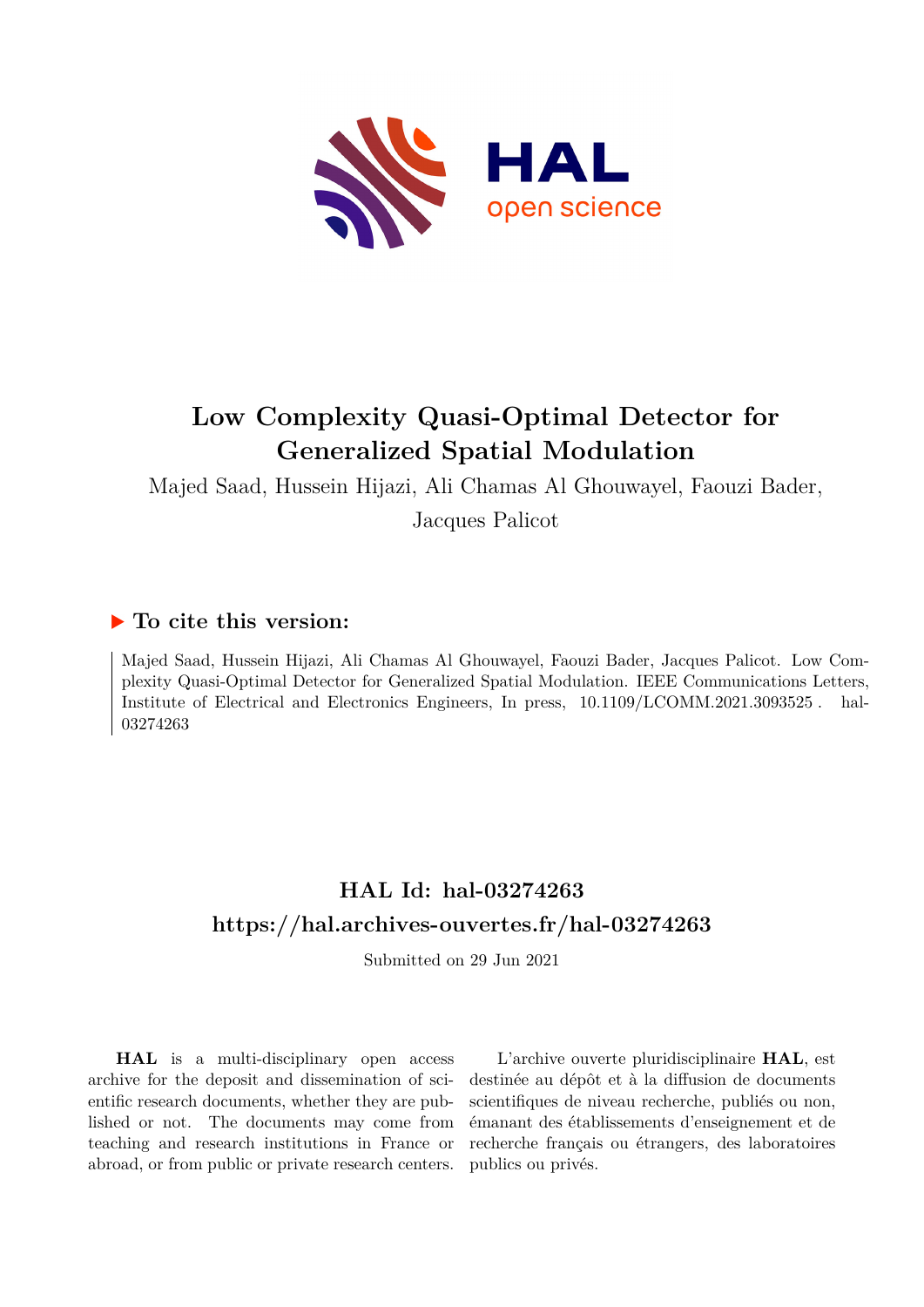# Low Complexity Quasi-Optimal Detector for Generalized Spatial Modulation

Majed Saad, Hussein Hijazi, Ali Chamas Al Ghouwayel, Faouzi Bader and Jacques Palicot

*Abstract*—Generalized Spatial Modulation (GSM) is a promising technique for high data-rates systems where the complexity of the optimal joint detector based on the Maximum Likelihood (ML) criterion increases dramatically in terms of the modulation order and the number of activated transmit antennas. In this paper, a novel detection scheme for GSM systems denoted by  $O<sup>2</sup>SIC-ML$  is proposed to achieve the optimal performance with a controllable complexity-performance trade-off. The proposed detector is accompanied with ordering techniques for the transmit antenna combination and symbols to further reduce the complexity and improve the performance, respectively. The result reveals that  $O^2$ SIC-ML allows reaching the non-linear ML detector performance with a 99% complexity reduction.

*Index Terms*—Multiple-Input Multiple-Output (MIMO), Generalized Spatial Modulation (GSM), Detectors, Equalizers, Maximum Likelihood (ML) detection, Sphere Decoding (SD), Ordered Successive Interference Cancellation (OSIC), Complexity.

#### I. INTRODUCTION

GENERALIZED Spatial Modulation (GSM) [1] is a spec-<br>
and energy-efficient scheme in the spatial Index ENERALIZED Spatial Modulation (GSM) [1] is a spec-Modulation (IM) domain. More precisely, GSM scheme conveys information bits in the signal domain by the transmitted symbols and in the spatial domain by the index of activated Transmit Antenna Combination (TAC). This Multiple-Input-Multiple-Output (MIMO) system generalizes the spatial multiplexing (SMX) and many other spatial IM schemes.

However, the optimal joint Maximum Likelihood (ML) that detects the activated TAC and the transmitted symbols suffers from high complexity, especially when this scheme is used with large modulation order and number of activated Transmit Antennas (TAs) to reach high rates. Consequently, a low complexity linear detection is proposed in [1], but it leads to substantial performance degradation. Another low complexity detector named Ordered Block Minimum Mean-Squared Error (OB-MMSE) and its improved version have been proposed in [2], [3]. The OB-MMSE based detector permits to enhance the performance without reaching the optimal performance unless high receive diversity is set:  $N_r \geq 2N_a$  where  $N_r$  and  $N_a$  are the number of receive and activated TAs, respectively. More powerful detection based on Sphere Decoding (SD) was also

M. Saad and J. Palicot are with Signal, Communication & Embedded Electronics (SCEE) research group, CentraleSupélec\IETR-Campus of Rennes, Cesson-Sévigné, 35510 Brittany, France e-mail: majed.saad@ieee.org, {jacques.palicot}@supelec.fr.

H. Hijazi is with CCE department, Lebanese International University, Beirut, Lebanon email: hussein.hijazi@liu.edu.lb.

A. Chamas Al Ghouwayel is with the School of Engineering EFREI, 94800 Villejuif-Paris, France email: ali.ghouwayel@efrei.fr

Faouzi Bader is with Institut Supérieur d'Electronique de Paris, 75006 Paris, France email: faouzi.bader@isep.fr.

explored, but its complexity is affected by the initial search radius [4]. Hence, two SD approaches for spatial modulation, Transmit-based SD (Tx-SD) and Receive-based SD (Rx-SD), are developed in [4] in order to reduce the conventional SD complexity. Recently, two improved SD techniques based on Tree search-SD (T-SD) and Path search-SD (P-SD) were proposed to provide greater complexity reduction [5], which is still much higher than linear detectors.

In this paper, a novel detection technique for GSM is proposed and denoted by Ordered TAC- Ordered Successive Interference Cancellation with ML verification  $(O^2SIC-ML)$ . This technique is inspired by [6], [7] that provides a balanced performance-complexity trade-off for MIMO SMX systems. In contrast to [6], [7], where only Amplitude-Phase Modulation  $(APM)$  symbols are detected,  $O^2SIC-ML$  can estimate the real bits encapsulated by the APM symbols and/or the virtual bits conveyed by the index of the activated TAC, so  $O^2SIC-ML$ can be adapted to MIMO SMX and all other GSM special cases. The proposed detector aims to reach a quasi-optimal performance with low complexity and provide a controllable detector to achieve a balanced complexity-performance tradeoff. In order to mitigate the inter-antenna interference induced by the simultaneous APM transmission from multiple activated TAs, this proposed detector applies the conventional OSIC method [8] for each TAC while considering different potential candidates (neighbor symbols) instead of a single symbol. Afterward, an ML verification is applied on this reduced set of candidates to enhance the performance. Moreover, in order to maintain a low complexity, a TAC ordering layer is incorporated with an early termination.

The rest of the paper is organized as follows. The GSM system model is shown in Section II. In section III, the GSM O<sup>2</sup>SIC-ML detector algorithm is explained and analyzed in terms of computational complexity. Section IV discusses the results of the proposed method with respect to linear and nonlinear detectors. Finally, Section V concludes the paper.

The following notations are adopted in the paper. Boldface with uppercase/lowercase letters  $X/x$  are used for matrices and vectors respectively.  $(.)^H$ ,  $(.)^{\dagger}$  and  $(.)^{-1}$  are used to denote respectively the Hermitian, the pseudo-inverse and the inverse of a matrix.  $CN(\mu, \sigma^2)$  denotes the complex normal distribution of a random variable having mean  $\mu$  and variance  $\sigma^2$ . ||.|| stands for the Frobenius norm.

#### II. SYSTEM MODEL

Consider a GSM system with  $N_t$  TAs and  $N_r$  receive antennas, where  $N_a$  TAs are only activated to convey additional bits by the TAC index as depicted in Fig. 1. These activated TAs can transmit the same  $M$ -ary APM symbol for diversity gain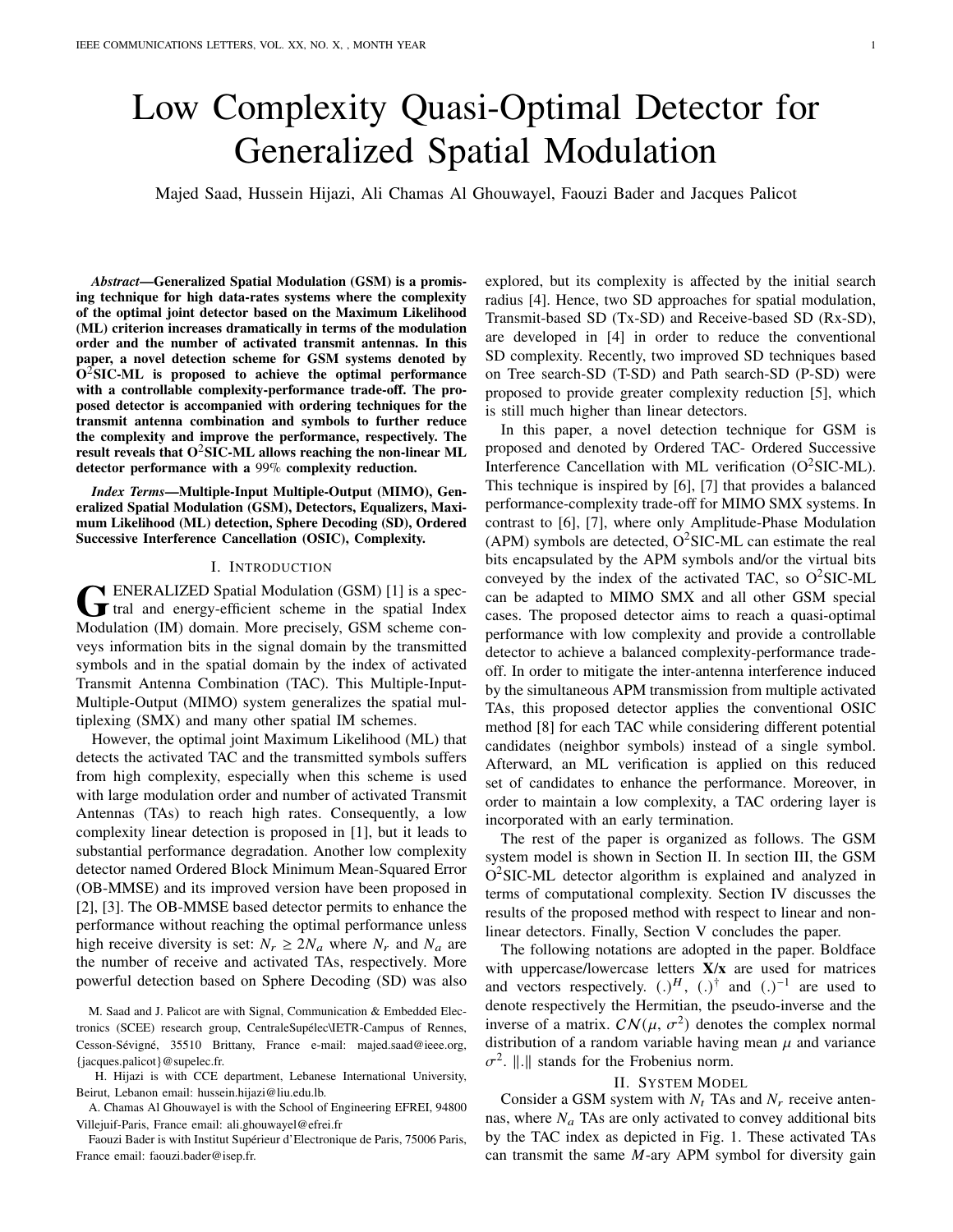

Fig. 1: GSM transceiver System Model with  $N_a$  activated transmit antennas from  $N_t$ , and  $N_r$  receive antennas.



Fig. 2: OSIC-ML detector model with linear stream estimators. EN is a boolean variable used to activate the ordering technique prior to APM detection and interference cancellation.

or different APM symbols for multiplexing gain. The possible number of legitimate TAC  $N = 2^{\lfloor log_2(C_{Na}^{N_t}) \rfloor}$ , and the number of conveyed bits per GSM symbol is  $N_a \log_2 M + \log_2 N$  when multiplexing is considered. The received signal vector y is given by:

 $y = Hx + v,$  (1) where  $\mathbf{H} = [\mathbf{h}_1, ..., \mathbf{h}_{N_t}]$  is the  $N_r \times N_t$  MIMO channel matrix with  $h_k$  is the column vector of  $N_r$  elements,  $x =$  $[x_1, \ldots, x_{N_t}]^T$  is the transmitted vector that contains only  $N_a$ APM symbols  $(s_1, s_2...s_{N_a})$  on the activated TAs according to selected TAC, and **v** is  $N_r \times 1$  noise vector where its elements obeys the independent and identically distributed (i.i.d.) additive white Gaussian noise with zero-mean and variance of  $\sigma_v^2$ , i.e,  $CN(0, \sigma_v^2)$ .

At the receiver side, the detection of the  $N_a$  APM symbols and the activated TAC can be jointly estimated using ML detector as follows:

$$
(\widehat{\mathbf{s}}_{\text{ML}}, \widehat{\mathbb{I}}) = \underset{\mathbf{s} \in \chi, \mathbb{I} \in \mathcal{I}}{\arg \min} ||\mathbf{y} - \widetilde{\mathbf{H}}_{\mathbb{I}} \mathbf{s}||^2 \tag{2}
$$

where  $\chi$  contains the vectors of all possible APM symbols combinations  $(M^{N_a})$ ,  $\mathcal{I} = {\mathbb{I}_1, \mathbb{I}_2, ..., \mathbb{I}_N}$  is the set of all legitimate TACs where each  $\mathbb{I}_i$  contains the indices of activated TAs, and  $\tilde{H}_{I}$  is the sub-matrix of  $\tilde{H}$  with  $N_a$  columns corresponding to activated TAs in  $\mathbb I$ . In the sequel, the estimated channel  $\mathbf H$ is assumed perfectly known at the receiver.

III. PROPOSED GSM O<sup>2</sup>SIC-ML DETECTOR *A. Algorithm*

In this section, we propose the  $O^2SIC-ML$  detector for GSM systems that considers the interference cancellation similar to OSIC detector. However, it will be performed on several possible candidate symbols to reach the near-optimal performance with a good complexity-performance trade-off. Firstly, this detector will sort the  $N$  possible legitimate TACs to start the algorithm on the most probable activated TAC. For this reason, a metric  $z_p$  for each transmitted antenna is computed to equalize the channel with respect to the potential transmitted symbol at the  $p^{th}$  TA. The weights  $w_i$  of each



Fig. 3: Tree search for the OSIC-ML stage of  $O^2$ SIC-ML with height  $N_a$  and branching factor  $N_{ei}$ . The corresponding branches of each node in the tree are numbered from 1 to  $N_{ei}$ .

TAC  $i$  are extracted based on the different combinations of  $N_a$   $z_p$  metrics as shown below:

$$
z_p = \mathbf{h}_p^{\dagger} \mathbf{y} \text{ with } \mathbf{h}_p^{\dagger} = \frac{\mathbf{h}_p^H}{\mathbf{h}_p^H \mathbf{h}_p}
$$
(3)

$$
w_i = |z_{i_1}|^2 + |z_{i_2}|^2 + \dots + |z_{i_{N_a}}|^2 = \sum_{n=1}^{N_a} |z_{i_n}|^2, \tag{4}
$$

where  $p \in \{1, 2, ..., N_t\}, i \in \{1, 2, ..., N\}$  and  $i_n$  is the index of the  $n^{th}$  activated TA in the  $i^{th}$  TAC. Then, these weights  $\mathbf{w} = [w_1, ..., w_N]$  are sorted in descending order:

 $[k_1, k_2, ..., k_N] = \arg sort(w, descending),$  (5)

where  $k_1$  is the index of the TAC with the maximum weight. Then, an OSIC-ML is performed for each TAC  $\mathbb{I}_{k_i}$  following the ordered list in (5) using the submatrix  $\mathbf{H}_{\mathbb{I}_{k_i}}$  in order to detect the  $N_a$  APM symbols  $\hat{\mathbf{s}} = [\hat{s}_1, \hat{s}_2, ..., \hat{s}_{N_a}]$ , as shown in Fig. 2. The final decision is deduced by taking the TAC and APM symbol vector that gives the overall minimum distance.

More precisely, the OSIC-ML receiver shown in Fig. 2 is performed for each TAC  $\mathbb{I}_{k_i}$ , where any symbol ordering technique with MIMO SMX for better interference cancellation can be adopted. In the following, the detection without any symbol ordering and with the simplest symbol ordering (without/with power priority) based on the channel matrix columns norm  $(||\mathbf{h}_p||^2)$  is considered. Note that these  $N_t$  norms are calculated once and sorted in decreasing order to identify the order of symbol detection for each considered TAC. The notation  $s_{(n)}$  and  $s_n$  represent the  $n^{th}$  APM symbol after ordering and the transmitted symbol from the  $n^{th}$  activated TA, respectively, similar notation is used for the corresponding h. Thus, the received signal y can be rewritten as:

$$
\mathbf{y} = \mathbf{h}_{(1)} s_{(1)} + \mathbf{h}_{(2)} s_{(2)} + \mathbf{h}_{(3)} s_{(3)} + \dots + \mathbf{h}_{(N_a)} s_{(N_a)} + \mathbf{v}.
$$
 (6)

Hence, each of the  $N_a$  Receive Circuits (RCV) shown in Fig. 2 (dotted box) will cancel the interference contribution of the previous  $(n - 1)$  detected APM symbol from the reducedinterference observation  $\tilde{y}_{(n-1)}$ , then estimate the  $n^{th}$  symbol using linear equalizer/detector (e.g. Zero-Forcing (ZF) or any other). The interference cancellation step can be expressed as:

$$
\tilde{\mathbf{y}}_{(n)} = \tilde{\mathbf{y}}_{(n-1)} - \mathbf{h}_{(n-1)}\hat{\mathbf{s}}_{(n-1)}.
$$
 (7)

It should be noted that  $\tilde{\mathbf{y}}_{(1)} = \mathbf{y}$  so the first APM symbol is detected with complete interference. In the following, the ZF equalizer will be used, where its weight matrix  $W_{ZF}$ is the pseudo-inverse of the sub-matrix with the columns of  $H_{\mathbb{I}_{k_i}}$  corresponding to non-detected symbols only. The linear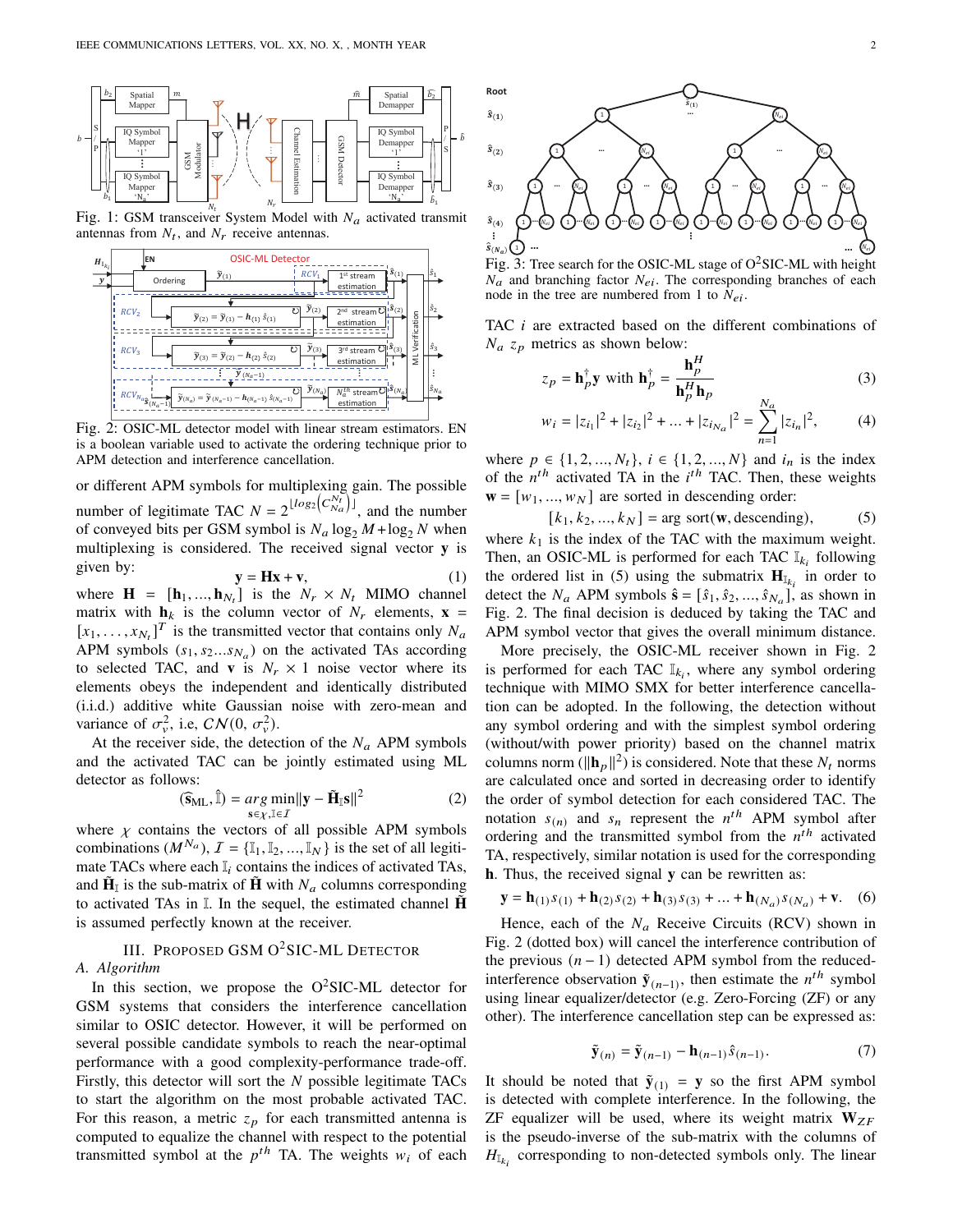equalizer gives the raw estimation  $\check{s}$  that will be quantized to the sliced estimation  $\hat{s}$  before the interference cancellation. Upon this step, an OSIC detection is performed, but the misdetection of one of the first  $N_a - 1$  APM symbols leads to error propagation to subsequent RCVs, and it will highly impact the system performance. To overcome this drawback, we propose to consider not only the sliced  $\hat{s}$  but the  $N_{ei}$  sliced neighbors near the raw estimated symbol  $\check{s}$ . Consequently, the next RCV will consider all these  $N_{ei}$  neighbors, and so on until the last RCV circuit is reached. This process can be described by a tree search of height  $N_a$  and branching factor  $N_{ei}$  as depicted in Fig. 3, where  $\hat{\mathbf{s}}_{(i)}$  contains the different sliced neighbors at each  $i$ -th activated antenna and the interference cancellation of (7) should be run over the different symbols of vector  $\hat{\mathbf{s}}_{(i)}$ . Thus, the number of possible s vectors provided by the tree for a given TAC is  $N_{ei}^{N_a}$ , that are stored in the set C. Note that this detector becomes an ML when  $N_{ei} = M$ , but choosing a smaller  $N_{ei}$  permits to avoid the tremendous complexity increase with large  $M$ -ary APM and  $N_t$  TAs as it will be shown in the next sub-section. Consequently, this reduced set C is passed to the ML verification module to deduce  $\hat{s}_{OSIC-ML}$  for the vector s:

$$
\widehat{\mathbf{s}}_{\text{OSIC-ML}} = \underset{\hat{\mathbf{s}} \in \mathbf{C}}{\arg \min} ||\mathbf{y} - \mathbf{H}_{\mathbb{I}_{k_j}} \hat{\mathbf{s}}||^2 \tag{8}
$$

$$
= \underset{\hat{s} \in \mathbf{C}}{\arg \min} ||\mathbf{W}_{ZF} \mathbf{y} - \hat{\mathbf{s}}||^2. \tag{9}
$$

The described  $O^2$ SIC-ML algorithm is performed successively for the ordered TACs until the computed distance in (8) satisfies the following condition:

$$
\|\mathbf{y} - \mathbf{H}_{\mathbb{I}_{k_i}}\mathbf{\hat{s}}\|^2 \le V_{th},\tag{10}
$$

where  $V_{th}$  is a predefined threshold  $V_{th} = N_r \sigma_v^2$ . This threshold is set for which the transmitted vector is correctly estimated, and thus the distance contains only the noise power. Note that this termination will occur in the early search stage with one of the TACs of highest weights, and thus it allows a further complexity reduction compared to the joint ML that searches in the  $(NM^{N_a})$  candidate vectors. Therefore, the proposed GSM  $O^2$ SIC-ML detector provides a good controlled performance-complexity trade-off by selecting a suitable  $1 \leq N_{ei} \leq M$ . The O<sup>2</sup>SIC-ML algorithm is summarized in Algorithm 1 using the Matlab matrix notations. The main procedure deduces the final decisions  $(\hat{I}, \hat{s})$ , while the function OSICML (line (18) to (25)) with the help of recursion function (line (26) to (39)) estimates  $\hat{s}_{OSICML}$  for a given TAC. Note that  $O(.)$  denotes the quantization operation that gives the  $N_{ei}$  nearest sliced neighbors of the raw estimate  $\check{s}_{(i)}$ , and the used 'min' operator in line (24) of Algorithm 1 returns the minimum distance and its argument. The input to this algorithm can be the ordered  $\tilde{y}$ , and ZF equalizer can be replaced by the MMSE equalizer to deduce the raw estimations.

#### *B. Complexity Analysis*

The computational complexity of  $O^2$ SIC-ML is divided into the main algorithm complexity and the complexity of the ZF weight matrices pre-computation, where the latter is performed after each channel estimation (i.e., once per frame of  $N_s$  symbols). These pre-computations include the ZF weight matrix estimation (line 20) and those for the raw estimations (line 33),

### Algorithm 1 Proposed  $O^2$ SIC-ML detector for GSM

Algorithm 1 Proposed O-SIC-ML detector for GSM  
\n1: procedure GSM-O<sup>2</sup>SIC-ML(y, H, N<sub>ei</sub>, N<sub>t</sub>, N<sub>a</sub>, N, \sigma<sub>v</sub>, I)  
\n2: 
$$
z = [z_1, z_2, ..., z_{N_t}], z_p = (\mathbf{h}_p)^{\dagger} \mathbf{y}, \mathbf{h}_p^{\dagger} = \frac{\mathbf{h}_p^H}{\mathbf{h}_p^H, \mathbf{h}_p};
$$
  
\n3:  $\mathbf{w} = [w_1, w_2, ..., w_N], w_i = \sum_{n=1}^{N_a} |z_{i_n}|^2, i \in \{1, 2, ..., N\};$   
\n4:  $[k_1, k_2, ..., k_N] = \arg \text{sort}(\mathbf{w}, \text{descending});$   
\n5: Initialize:  $j = 1, V_{th} = N_r \sigma_v^2$   
\nwhile  $j \le N$  do  
\nwhile  $\mathbf{h}^2 = \mathbf{I}_k$ ,  $\hat{\mathbf{s}} = \mathbf{S}_j$ :break;  
\n6:  $(\hat{\mathbf{s}}_j, d_j) = \text{OSICML}(y, \mathbf{H}_{\hat{\mathbf{l}}k_j}, N_{ei}, N_a)$   
\n8:  $\mathbf{if} d_j < V_{th} \text{ then}$   
\n9:  $\mathbf{I} = \mathbf{I}_{k_j}, \hat{\mathbf{s}} = \hat{\mathbf{s}}_j$ :break;  
\n10: else  
\n11:  $\mathbf{if} j > N \text{ then}$   
\n14:  $u = \arg \min d_j, j \in \{1, ..., N\}$   
\n15:  $\mathbf{f} = \mathbf{I}_{k_u}, \hat{\mathbf{s}} = \hat{\mathbf{s}}_u$ ;  
\nend if  
\n16: Output the detected  $(\hat{\mathbf{I}}, \hat{\mathbf{s}})$   
\n17: end procedure  
\n18: function OSICML(y, H, N<sub>ei</sub>, N<sub>t</sub>)  
\n19:  $\mathbf{C} = \mathbf{0}^{N_t \times N_{ei}, N_t} \mathbf{h}$  Initial OSIC-ML MIMO vector candidates  
\n20:  $\mathbf{W}_{ZF} = (\mathbf{H}^H \mathbf{H})^{-1} \mathbf{H}^H \$ 

31: 
$$
\mathbf{H} = \mathbf{H}_p(:, 2 : end) \rightarrow \text{Remove } 1^{st} \text{ column in } \mathbf{H}_p
$$
  
\n32:  $\mathbf{H} \text{ not empty then } \rightarrow \text{End of tree if } \mathbf{H} \text{ is empty}$   
\n33:  $\mathbf{W}_{ZF} = (\mathbf{H}^H \mathbf{H})^{-1} \mathbf{H}^H \rightarrow \text{Zero-Forcing equalization}$   
\n35:  $\hat{\mathbf{s}} = O(\hat{\mathbf{s}}) \rightarrow \text{Find } N_{ei} \text{ nearest sliced neighbors}$   
\n36:  $\mathbf{C} = \text{RECURSION}(\hat{\mathbf{s}}, \mathbf{y}, \mathbf{H}, N_t, \mathbf{C}, i + 1, j)$   
\n37: end if

38: end for

$$
39: return C
$$

and their complexities in terms of Complex Multiplications (CMs) and Complex Additions (CAs) can be expressed as follows:  $\overline{N}$ 

$$
C_{\text{pre}}^{CM} = \sum_{i=0}^{N_a - 1} ((N_a - i)^3 + 2(N_a - i)^2 N_r)
$$
(11)  
\n
$$
C_{\text{pre}}^{CA} = \sum_{i=0}^{N_a - 1} ((N_a - i)^3 + (N_a - i)^2 (N_r - 1)
$$
  
\n
$$
+ (N_a - i)(N_a - i - 1)N_r)
$$
(12)

which is the sum of pseudo-inverse complexities for matrices of size  $N_{rem} \times N_r$ , where the number of remained un-detected APM symbols  $N_{rem}$  decreases progressively from  $N_a$  to 1 in the nested calls. Note that the number of Real Multiplications (RMs) and Real Additions (RAs) can be deduced by considering: 1 CM contains 4 RMs and 2 RAs, while 1 CA includes 2 RAs.

The complexities of the  $O^2$ SIC-ML main functions in terms of RMs and RAs are summarized in Table I. Note that the raw estimation of APM symbols is a row multiplication of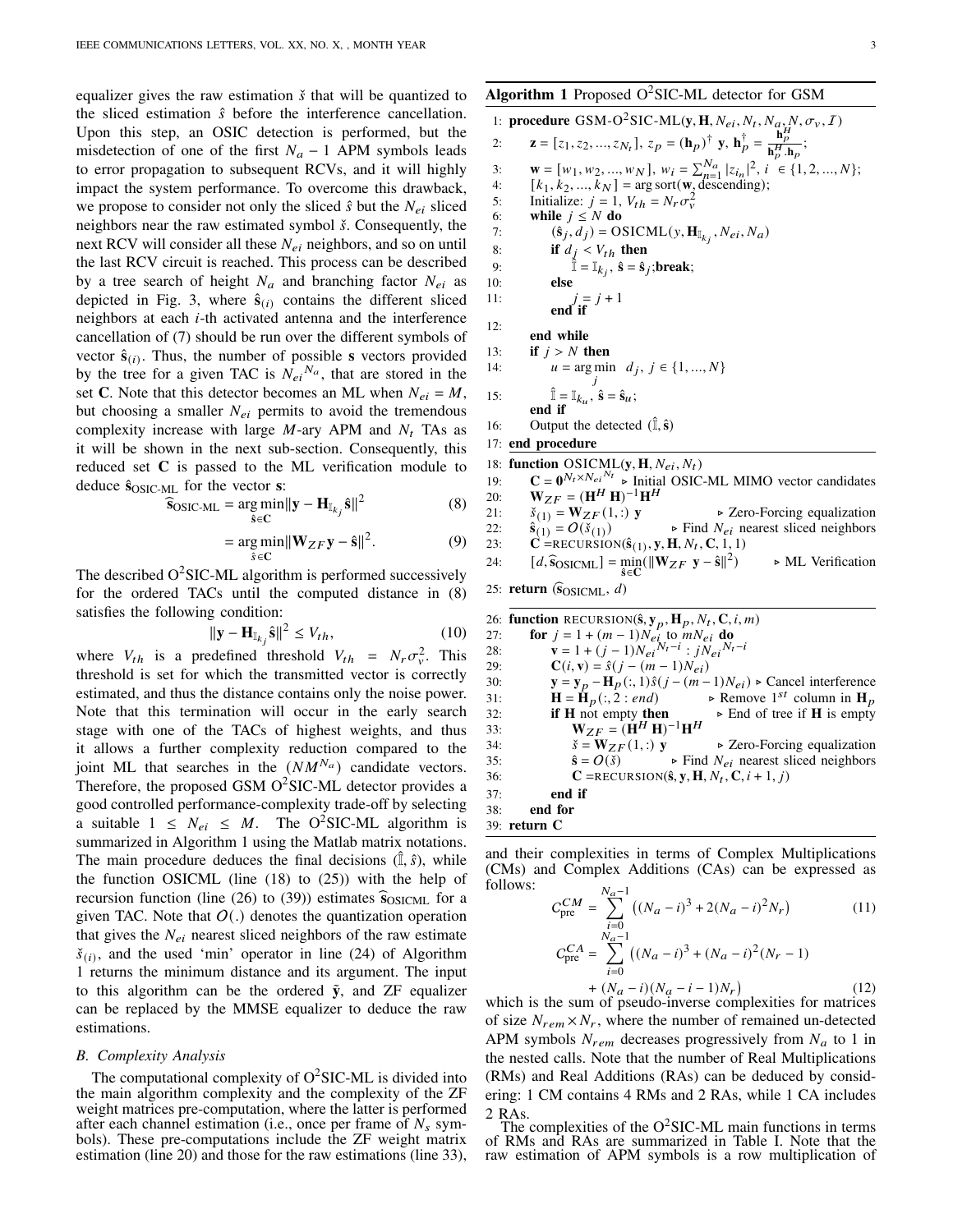TABLE I: Computational complexity calculation for the main functions in the proposed detector.

| Function             | TAC ordering              | Raw                      | APM<br>quantization                     | Interference       | ML              |
|----------------------|---------------------------|--------------------------|-----------------------------------------|--------------------|-----------------|
|                      |                           | estimation               | & Neighbors search                      | Cancellation       | verification    |
| RM/execution         | $N_t(12N_r + 2)$          | $3N_r$                   | 2M                                      | $4N_r$             | $2N_a$          |
| RA/execution         | $N_t(10N_r-3) + N(N_a-1)$ | $5N_r - 2$               | 3M                                      | $4N_r$             | $4N_a - 1$      |
| Number of executions |                           | $\bar{N} N e^{iN a - 1}$ | $\bar{N} N_{ei} N a^{-1}$<br>$N_{ei}$ – | $N_a=1$<br>$Nei^P$ | $\bar{N}N^{Na}$ |

 $W_{ZF}$  by y (line (21) and (34) of Algorithm 1), and thus each CM in these steps can be computed with 3 RMs and 3 RAs since  $W_{ZF}$  is known in advance [9, Eq. (12)]. The APM quantization and neighbor search in line (22) and (35)<br>includes M Euclidean Distances (EDs) at symbol level ( $\mathcal{S}_{\text{eff}}(2)$ includes *M* Euclidean Distances (EDs) at symbol level ( $|\check{s}-s|$ ) for each execution, while the ML verification for given TAC contains  $N_{ei}^{Na}$  EDs calculation for vector of size  $N_a$ . Note that the EDs square is directly considered in the complexity to avoid redundant operations. The early termination with TAC ordering reduces the number of tested TAC to  $N$ , where  $N \leq N$ . Thus, the total computational complexity C of the proposed detector in terms of the number of RMs, RAs and floating-point operations (flops) are given by:

$$
C_{\text{O}^2\text{SIC-ML}}^{RM} = 4\bar{N} \frac{C_{\text{pre}}^{CM}}{N_s} + N_t (12N_r + 2)
$$
(13)  
+  $\bar{N} \left( (7N_r + 2M) \left( \frac{N_{ei}^{Na} - 1}{N_{ei} - 1} \right) - 4N_r + 2N_a N_{ei}^{Na} \right)$   

$$
C_{\text{O}^2\text{SIC-ML}}^{RA} = 2\bar{N} \frac{C_{\text{pre}}^{CM} + C_{\text{pre}}^{CA}}{N_s} + N_t (10N_r - 3) + N (N_a - 1)
$$
(14)

$$
+\bar{N}\left((9N_r+2M-2)\left(\frac{N_{ei}^{Na}-1}{N_{ei}-1}\right)-4N_r+(4N_a-1)N_{ei}^{Na}\right)
$$
  

$$
C_{O^2SIC-ML}^{\text{flops}}=C_{O^2SIC-ML}^{RM}+C_{O^2SIC-ML}^{RA}
$$
 (15)

Note that the complexity of any pre-processing steps becomes negligible when a large frame length is used due to slow channel variation, and they have a more significant impact with fast channel variations.

The complexity of ML detector in terms of flops is expressed as:

$$
C_{\rm ML} = N M^{N_a} (8N_r N_a + 4N_r - 1)
$$
 (16)

#### IV. SIMULATIONS RESULTS AND DISCUSSIONS

The GSM system's performance with the proposed  $O^2$ SIC-ML detector is compared to different existing linear and non-linear detectors (ML, Tx-SD, Rx-SD, Tree-SD, Path-SD [11], ZF, OB-MMSE, OB-MMMSE-Reduced Complexity (OB-MMSE-RC)[16], L-first-MMSE [15], and Sorting Assisted Successive Sphere Decoding Algorithm (SA-SSDA) [17]). In addition, a Reduced complexity SD (Rc-SD) is considered by using the candidate sorting technique proposed in [10]. The average uncoded Bit Error Rate (BER) versus SNR is evaluated over different Rayleigh channel realizations by Monte Carlo simulations with  $3 \times 10^5$  frames where each one contains 100 symbols. The proposed detector is considered with/without APM ordering.

Figure 4 shows the performance of different detectors with  $N_t = N_r = 5$ ,  $N_a = [2, 3]$ ,  $N_{ei} = 2$ , and  $M = [16, 32]$ QAM. As expected the performance of all nonlinear detectors, ML and SD, are overlapped. It is clear that  $O^2SIC\text{-}ML$  with  $N_{ei}$  = 2 achieves the performance of optimal non-linear detectors when  $N_a = 2$ , and a gap of 0.3 (0.8) dB appears when  $N_a = 3$  using the proposed detector with (without)



Fig. 4: GSM performance with  $N_t = N_r = 5$ ,  $N_a = [2, 3]$  and different linear and non-linear detectors: (a) 16QAM, (b) 32QAM. priority. However, a gain of 1.7 (4) dB with 16QAM and 1.7 (4.7) dB with 32QAM are achieved compared to the lowcomplexity OB-MMSE when using  $N_a = 2$  ( $N_a = 3$ ). These results are maintained for large MIMO system,  $N_t = 8$  and  $N_a = 4$  with  $M = [8, 16] QAM$  as shown in Fig. 5.

In addition, the relative complexity reduction (complexity saving) of  $O^2$ SIC-ML is compared to that of different SDbased detectors in Fig. 6. In addition, the complexity saving of the proposed detector is calculated using (15)-(16) for several configurations as shown in Table II. Although O<sup>2</sup>SIC-ML, L-first-MMSE, and SA-SSDA achieve the optimal performance, but the upper-bound complexity saving of the proposed detector  $(N = N)$  is more significant in the order 99%. Besides, OB-MMSE [2] and its reduced complexity version [16] show slightly better complexity saving but at the cost of significant performance degradation compared to ML as shown in Figs. 4-5. Thanks to the interference cancellation and the added ML verification step on a limited constellation subset  $(N_{ei}^{Na}$  instead of  $M^{Na}$  with ML) that allowed O<sup>2</sup>SIC-